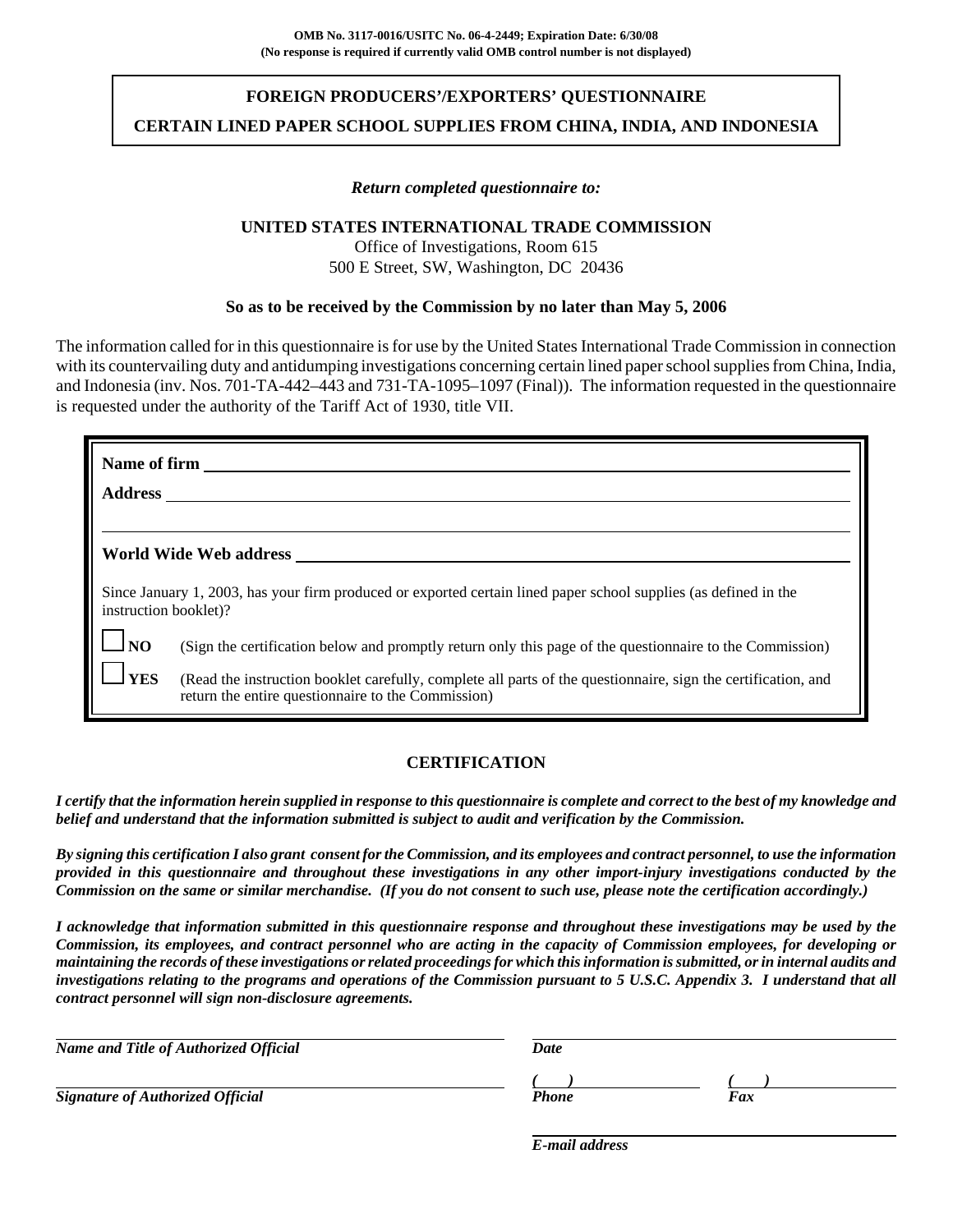## **PART I.--GENERAL QUESTIONS**

The questions in this questionnaire have been reviewed with market participants to ensure that issues of concern are adequately addressed and that data requests are sufficient, meaningful, and as limited as possible. Public reporting burden for this questionnaire is estimated to average 30 hours per response, including the time for reviewing instructions, searching existing data sources, gathering the data needed, and completing and reviewing the questionnaire. Send comments regarding the accuracy of this burden estimate or any other aspect of this collection of information, including suggestions for reducing the burden, to the Office of Investigations, U.S. International Trade Commission, 500 E Street, SW, Washington, DC 20436.

I-1a. Please report below the actual number of hours required and the cost to your firm of preparing the reply to this questionnaire and completing the form.

hours dollars

- I-1b. We are interested in any comments you may have for improving this questionnaire in general or the clarity of specific questions. Please attach such comments to your response or send them to the above address.
- I-2. Provide the name and address of establishment(s) covered by this questionnaire (see page 3 of the instruction booklet for reporting guidelines). If your firm is publicly traded, please specify the stock exchange and trading symbol.

I-3. Please provide the names, street addresses (not P.O. boxes), telephone numbers, and e-mail addresses of the **FIVE** largest U.S. importers of your firm's certain lined paper school supplies in 2005.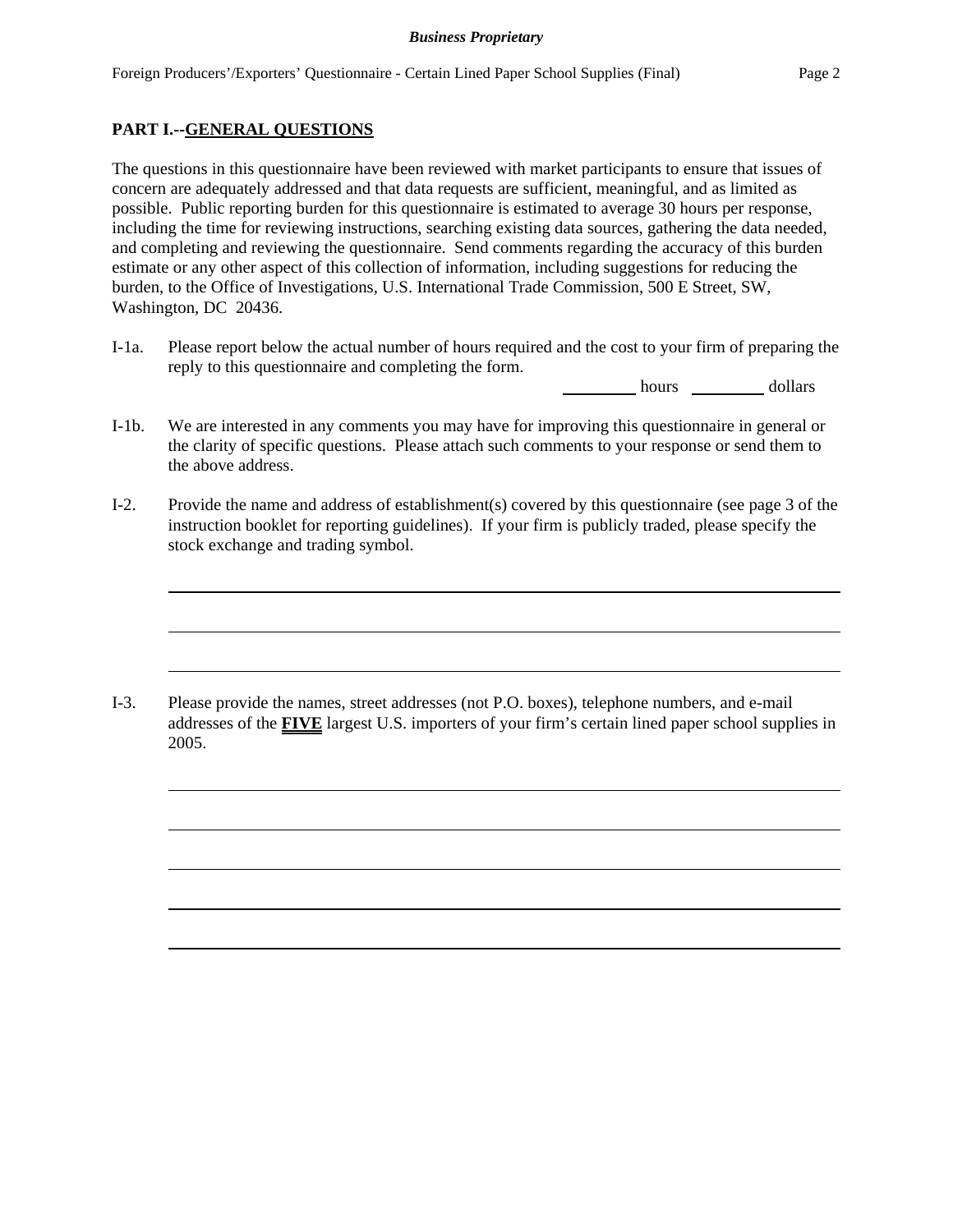# **PART I.--GENERAL QUESTIONS--***Continued*

| $I-4.$  | Does your firm or any related firm produce, have the capability to produce, or have any plans to<br>produce certain lined paper school supplies in the United States or in other countries?<br><b>No</b><br>$\Box$ Yes--Please name the firm(s) and country(ies) below and, if U.S.<br>producer(s), ensure that they complete the Commission's producer<br>questionnaire (contact Jai Motwane for copies of that questionnaire). |
|---------|----------------------------------------------------------------------------------------------------------------------------------------------------------------------------------------------------------------------------------------------------------------------------------------------------------------------------------------------------------------------------------------------------------------------------------|
| $I-5.$  | Does your firm or any related firm import or have any plans to import certain lined paper school<br>supplies or other lined paper products into the United States?                                                                                                                                                                                                                                                               |
|         | $\Box$ Yes--Please name the firm(s) below and ensure that they complete the<br>N <sub>o</sub><br>Commission's importer questionnaire (contact Jai Motwane for copies<br>of that questionnaire).                                                                                                                                                                                                                                  |
|         |                                                                                                                                                                                                                                                                                                                                                                                                                                  |
|         | PART II.--TRADE AND RELATED INFORMATION                                                                                                                                                                                                                                                                                                                                                                                          |
| $II-1.$ | Does your firm have any plans to add, expand, curtail, or shut down production capacity and/or<br>production of certain lined paper school supplies in China, India, or Indonesia?                                                                                                                                                                                                                                               |
|         | <b>No</b><br>$\Box$ Yes--Please describe those plans, including planned dates and capacity/<br>production quantities involved, and the reason(s) for such change(s). If<br>the plans are to add or expand capacity or production, list (in<br>descending order of importance) the markets (countries) to which such<br>additional capacity or production would be directed.                                                      |
|         |                                                                                                                                                                                                                                                                                                                                                                                                                                  |
| $II-2.$ | What percentage of your firm's total sales in its most recent fiscal year was represented by sales<br>of certain lined paper school supplies?<br>Percent                                                                                                                                                                                                                                                                         |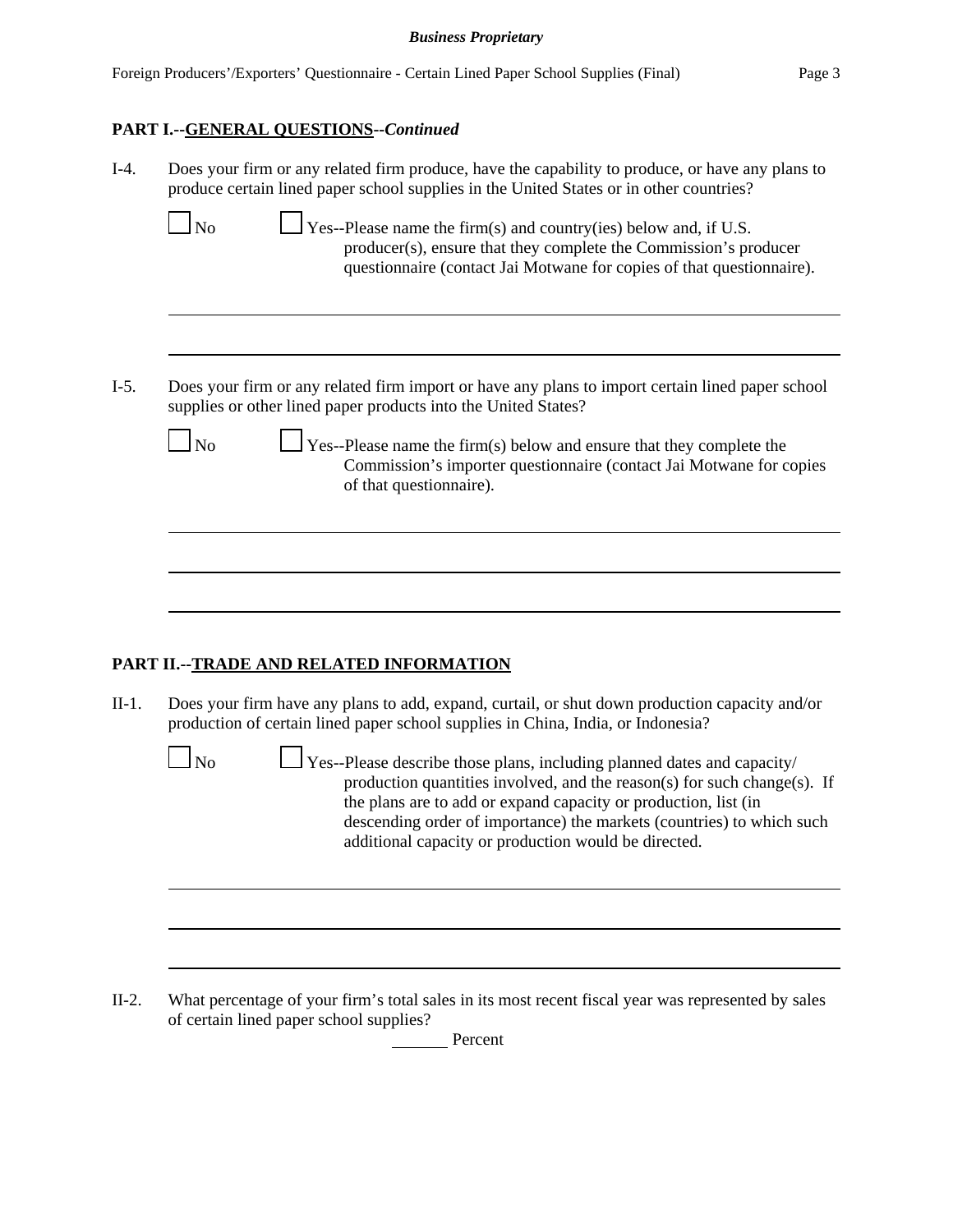#### *Business Proprietary*

## **PART II.--TRADE AND RELATED INFORMATION--***Continued*

II-3. Does your firm produce products other than certain lined paper school supplies on the same equipment and machinery used in the production of certain lined paper school supplies?

 $\Box$  Yes--List the following information.

Basis for allocation of capacity data (e.g., sales): \_\_\_\_\_\_\_\_\_\_\_\_\_\_\_\_\_\_\_\_\_\_\_\_\_\_\_\_

Other products produced on same equipment and share of total production in 2005 (in percent):

|      | Percent                    | Product | Percent                                                                                                                                                                                                                                                                                                                                                                                                                                                                          |
|------|----------------------------|---------|----------------------------------------------------------------------------------------------------------------------------------------------------------------------------------------------------------------------------------------------------------------------------------------------------------------------------------------------------------------------------------------------------------------------------------------------------------------------------------|
|      |                            |         |                                                                                                                                                                                                                                                                                                                                                                                                                                                                                  |
|      |                            |         |                                                                                                                                                                                                                                                                                                                                                                                                                                                                                  |
|      |                            |         |                                                                                                                                                                                                                                                                                                                                                                                                                                                                                  |
|      |                            |         |                                                                                                                                                                                                                                                                                                                                                                                                                                                                                  |
| 2003 |                            | 2005    |                                                                                                                                                                                                                                                                                                                                                                                                                                                                                  |
|      |                            |         |                                                                                                                                                                                                                                                                                                                                                                                                                                                                                  |
|      | internet sales.            |         | sales of certain lined paper school supplies in 2005 accounted for by                                                                                                                                                                                                                                                                                                                                                                                                            |
|      | Certain lined paper school |         | Has your firm maintained any inventories of certain lined paper school supplies in the United<br>States (not including inventories held by firms identified in questions I-3, I-4, or I-5 above <sup>1</sup> ) since<br>Yes--Report the quantity (in 1,000 units) of such end-of-period<br>inventories below.<br>2004<br>Does your firm sell certain lined paper school supplies over the internet?<br>Yes-Please describe, noting the estimated percentage of your firm's total |

<sup>&</sup>lt;sup>1</sup> Such firms will report inventories in the Commission's importer or producer questionnaire.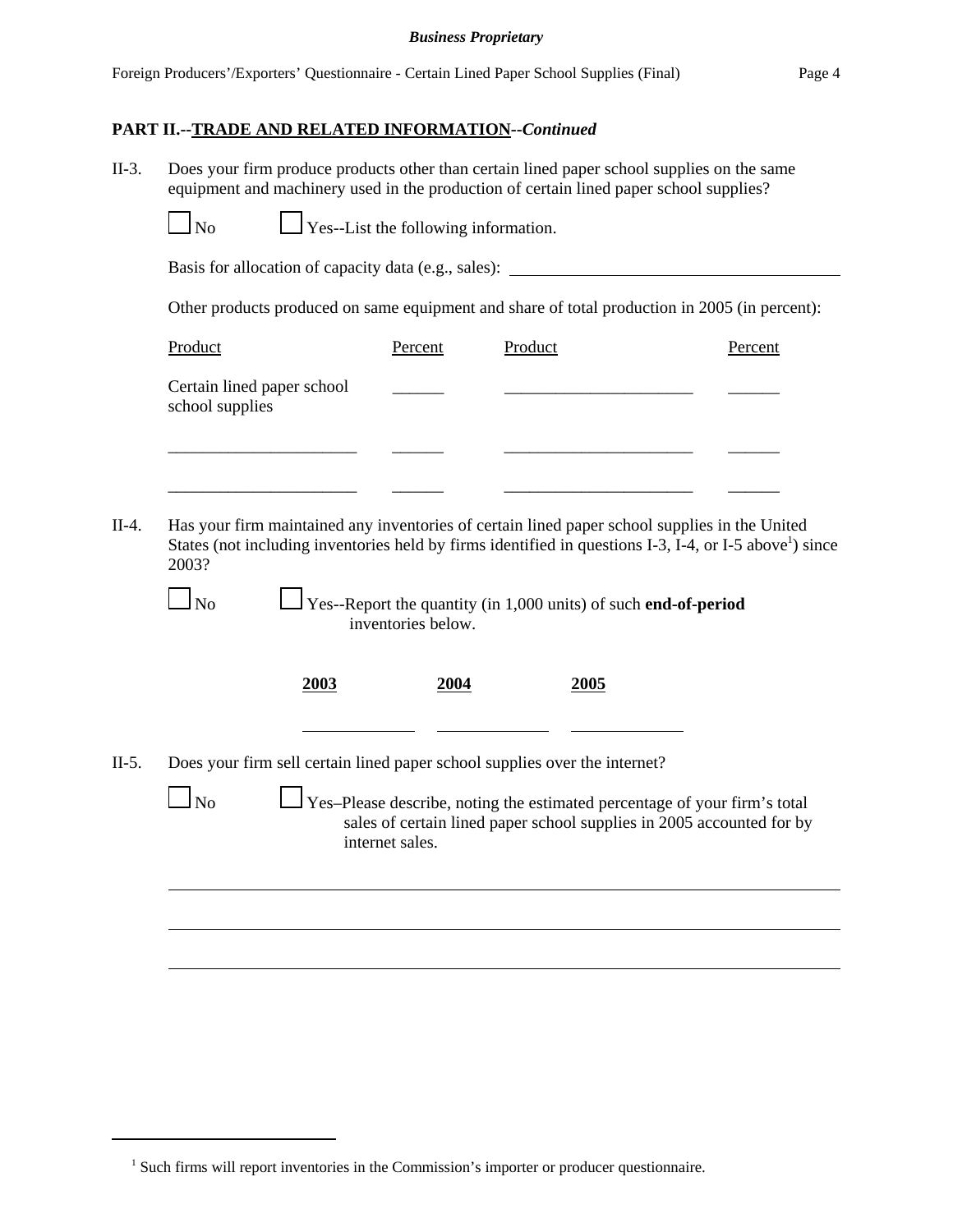#### *Business Proprietary*

## **PART II.--TRADE AND RELATED INFORMATION--***Continued*

|                                                                                                                                                                   |  | Country                                                                                                                                                                                                                                                                                                               | <b>Date</b> |  |  |
|-------------------------------------------------------------------------------------------------------------------------------------------------------------------|--|-----------------------------------------------------------------------------------------------------------------------------------------------------------------------------------------------------------------------------------------------------------------------------------------------------------------------|-------------|--|--|
|                                                                                                                                                                   |  |                                                                                                                                                                                                                                                                                                                       |             |  |  |
|                                                                                                                                                                   |  | Please explain the basis for your projections in questions II-9.                                                                                                                                                                                                                                                      |             |  |  |
|                                                                                                                                                                   |  |                                                                                                                                                                                                                                                                                                                       |             |  |  |
|                                                                                                                                                                   |  |                                                                                                                                                                                                                                                                                                                       |             |  |  |
| Are certain lined paper school supplies produced or exported by your firm brokered, sold, or<br>marketed to U.S. customers by a third party in the United States? |  |                                                                                                                                                                                                                                                                                                                       |             |  |  |
| $\mathbf{\mathbf{I}}$ No                                                                                                                                          |  | $\sqrt{\text{Yes}-(1)}$ Identify the U.S. third party(s) with which your firm has a sales<br>relationship, and describe the length and nature of this relationship; and (2) indicate<br>the value of your firm's exports to the United States accounted for by third-party<br>brokered sales in 2003, 2004, and 2005. |             |  |  |
|                                                                                                                                                                   |  |                                                                                                                                                                                                                                                                                                                       |             |  |  |
|                                                                                                                                                                   |  |                                                                                                                                                                                                                                                                                                                       |             |  |  |
|                                                                                                                                                                   |  |                                                                                                                                                                                                                                                                                                                       |             |  |  |

*FIVE UNITS, RESPECTIVELY, NOT AS ONE. PLEASE CONTACT JAI.MOTWANE@USITC.GOV (+1-202-205-3176) SHOULD YOU HAVE ANY QUESTIONS IN THIS REGARD.*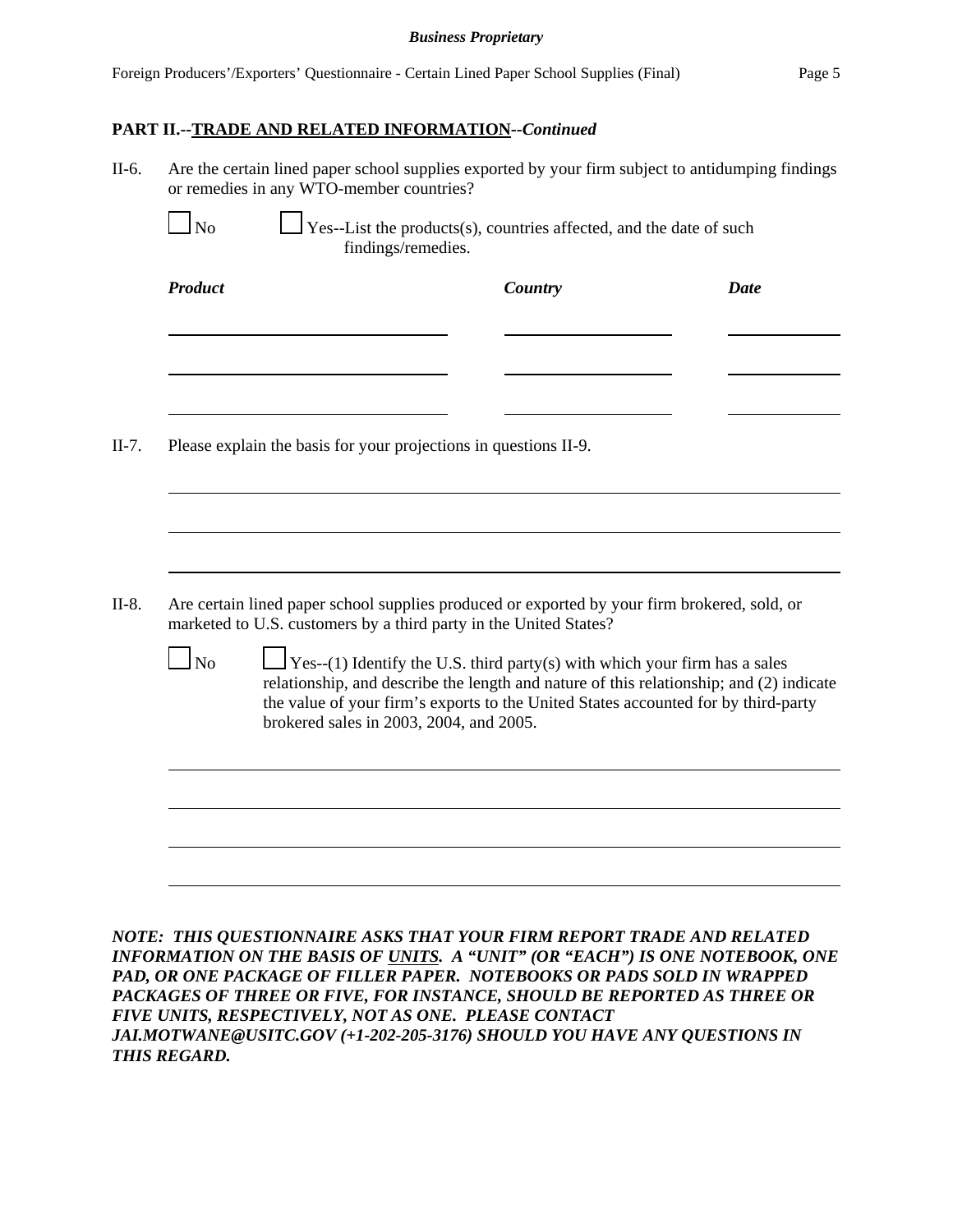#### *Business Proprietary*

II-9. Please report production capacity, production, shipments, and inventories of certain lined paper school supplies produced by your firm in China, India, or Indonesia during the specified periods. (See instruction booklet for definitions.)

 $\Box$ China  $\Box$ India  $\Box$ Indonesia

| (Quantity in 1,000 units)                                                                                                                                                                                                                                                                                        |                          |      |      |  |
|------------------------------------------------------------------------------------------------------------------------------------------------------------------------------------------------------------------------------------------------------------------------------------------------------------------|--------------------------|------|------|--|
|                                                                                                                                                                                                                                                                                                                  | <b>Actual experience</b> |      |      |  |
| <b>Item</b>                                                                                                                                                                                                                                                                                                      | 2003                     | 2004 | 2005 |  |
| <b>AVERAGE PRODUCTION CAPACITY<sup>1</sup></b>                                                                                                                                                                                                                                                                   |                          |      |      |  |
| BEGINNING-OF-PERIOD INVENTORIES <sup>2</sup>                                                                                                                                                                                                                                                                     |                          |      |      |  |
| <b>PRODUCTION3</b>                                                                                                                                                                                                                                                                                               |                          |      |      |  |
| <b>SHIPMENTS:</b>                                                                                                                                                                                                                                                                                                |                          |      |      |  |
| Internal consumption/transfers                                                                                                                                                                                                                                                                                   |                          |      |      |  |
| Home market sales                                                                                                                                                                                                                                                                                                |                          |      |      |  |
| <b>Exports to--</b>                                                                                                                                                                                                                                                                                              |                          |      |      |  |
| United States <sup>4</sup>                                                                                                                                                                                                                                                                                       |                          |      |      |  |
| All other export markets <sup>5</sup>                                                                                                                                                                                                                                                                            |                          |      |      |  |
| <b>Total exports</b>                                                                                                                                                                                                                                                                                             |                          |      |      |  |
| <b>Total shipments</b>                                                                                                                                                                                                                                                                                           |                          |      |      |  |
| <b>END-OF-PERIOD INVENTORIES</b>                                                                                                                                                                                                                                                                                 |                          |      |      |  |
| <sup>1</sup> The production capacity (see definitions in instruction booklet) reported is based on operating hours per<br>week, ____ weeks per year. Please describe the methodology used to calculate production capacity, and explain any changes in<br>reported capacity (use additional pages as necessary). |                          |      |      |  |
|                                                                                                                                                                                                                                                                                                                  |                          |      |      |  |
| <sup>2</sup> Reconciliation of data.--Please note that the quantities reported above should reconcile as follows: beginning-of-period inventories, plus production, less total shipments, equals end-of-period inventories. Do the data                                                                          |                          |      |      |  |
|                                                                                                                                                                                                                                                                                                                  |                          |      |      |  |
| <sup>3</sup> Please estimate the percentage of total production of certain lined paper school supplies in China, India, or Indonesia accounted<br>for by your firm's production in 2005.<br>Percent                                                                                                              |                          |      |      |  |
| <sup>4</sup> Please estimate the percentage of total exports to the United States of certain lined paper school supplies from China, India, or<br>Indonesia accounted for by your firm's exports in 2005.                                                                                                        | ______ Percent           |      |      |  |
| <sup>5</sup> Identify principal other export markets.                                                                                                                                                                                                                                                            |                          |      |      |  |
|                                                                                                                                                                                                                                                                                                                  |                          |      |      |  |